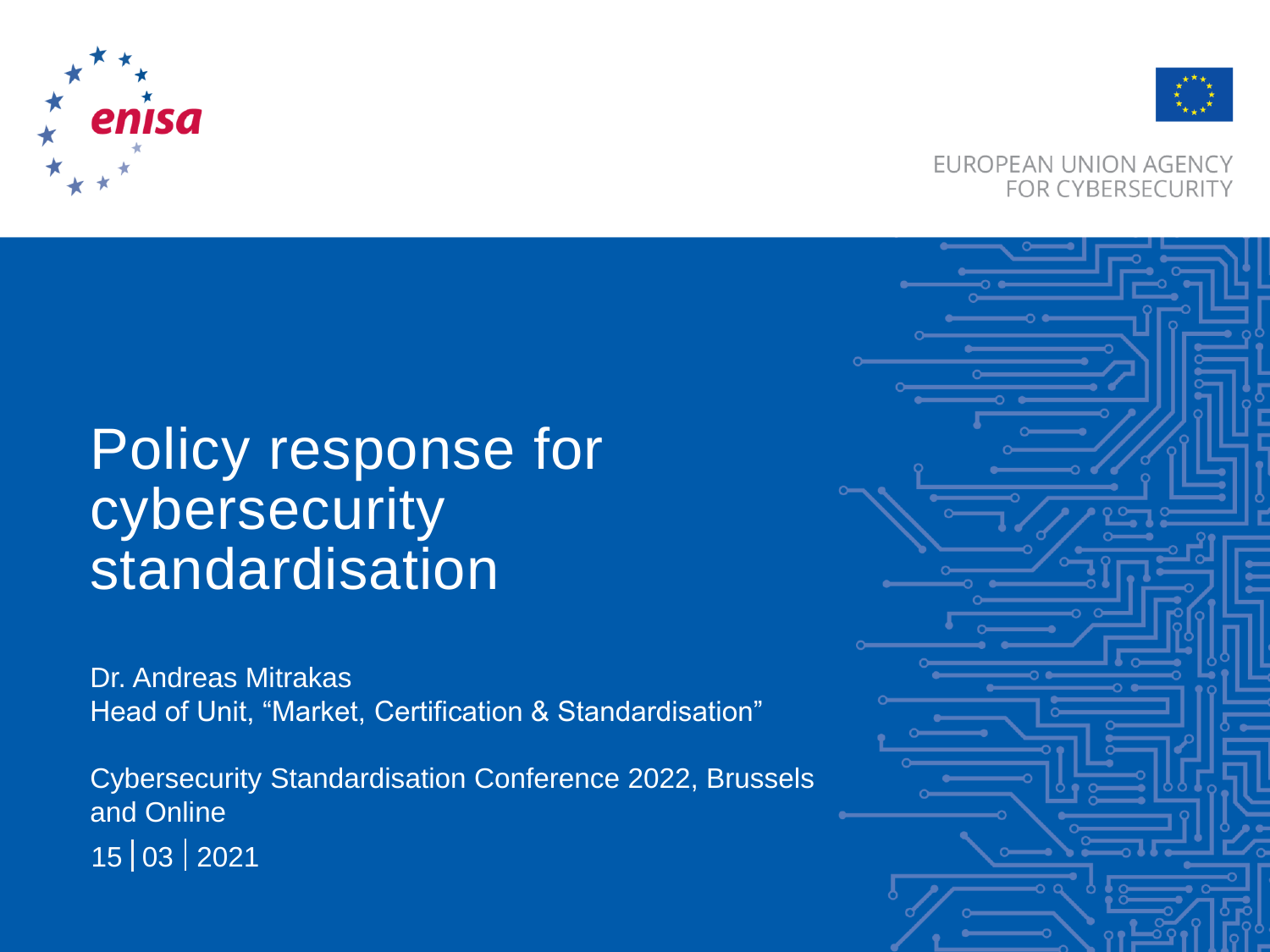# Agenda



Dynamic approach to standardisation

Developing policy requirements

Adapting policy responses

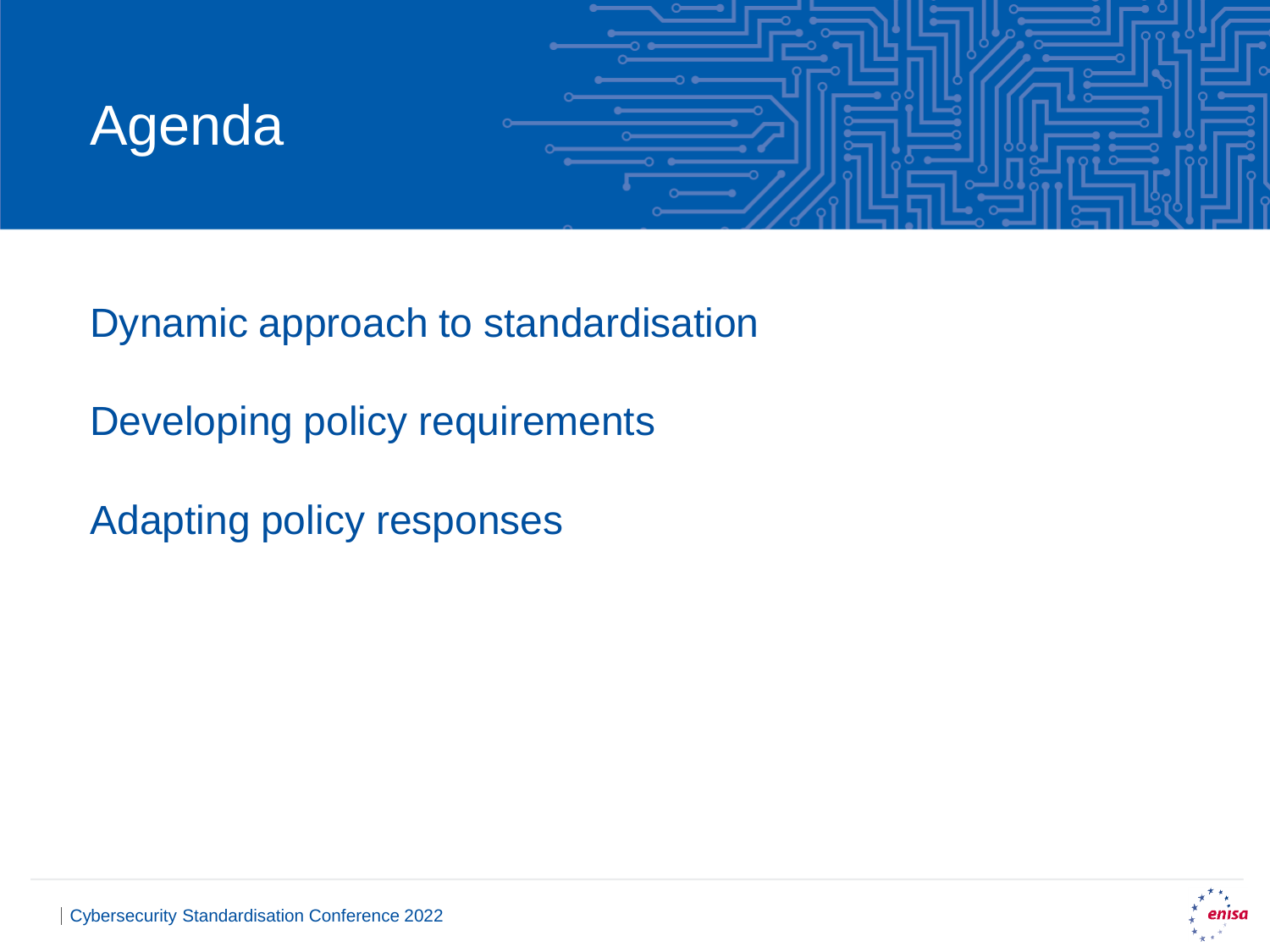Dynamic approach to standardisation

## **Influence stakeholders**

on key policy areas including cybersecurity certification **Collaborate with public interest and private stakeholders**

on the use and development of standards

## **Following up**

On gaps and new content areas e.g. assurance level methodology

## **Collaborate**

- Liaise with SDOs
- CEN CENELEC ETSI GSMa ISO/IEC • Experts pool

### • Involvement

- Governance
- Facilitate

**Influence** 

- Inform
	- e.g. Cloud

#### Follow-up

- Gaps, e.g. Cloud
- •New areas, vertical sectors assurance levels on 5G

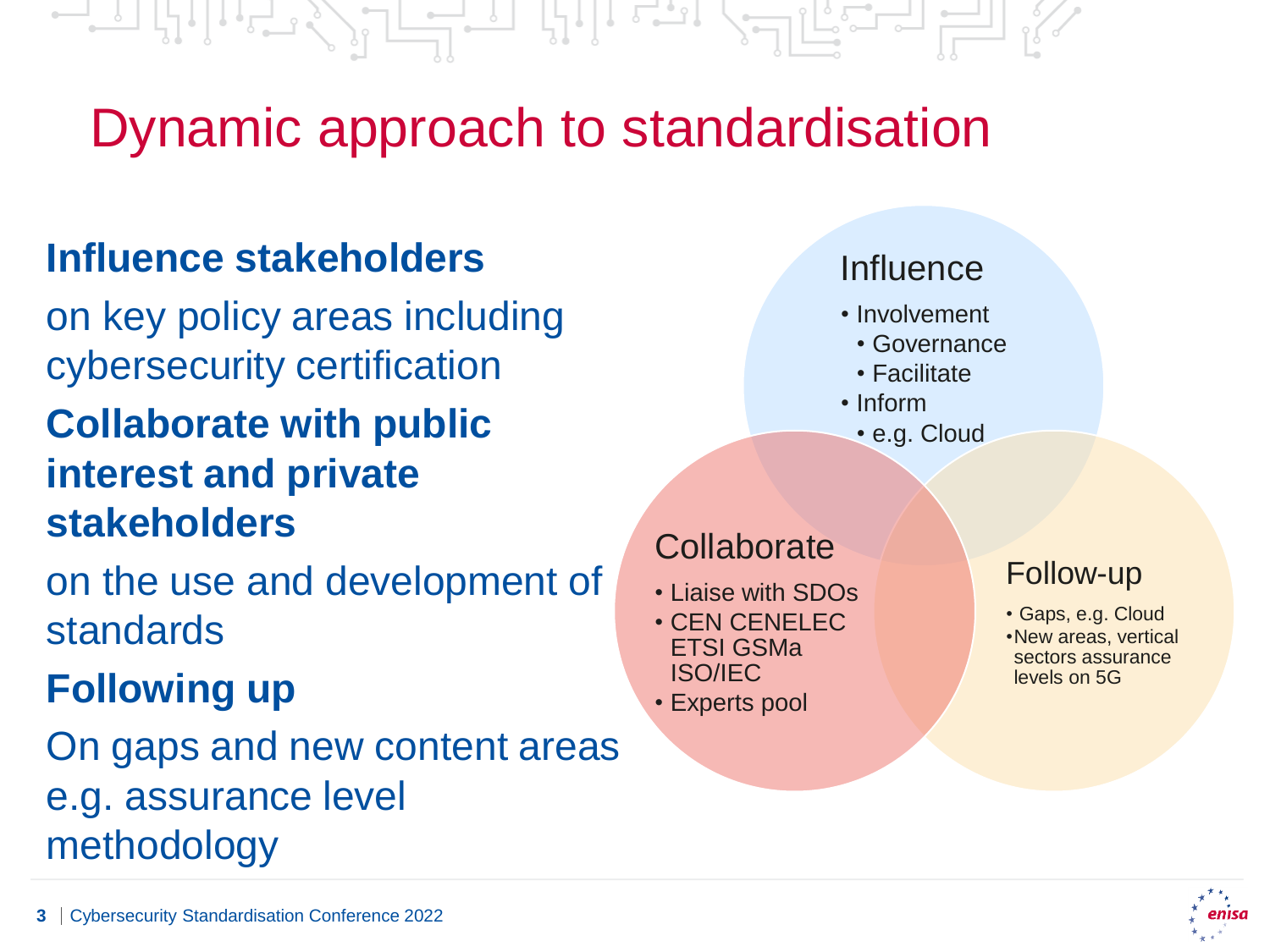#### $\begin{picture}(20,10) \put(0,0){\line(1,0){10}} \put(15,0){\line(1,0){10}} \put(15,0){\line(1,0){10}} \put(15,0){\line(1,0){10}} \put(15,0){\line(1,0){10}} \put(15,0){\line(1,0){10}} \put(15,0){\line(1,0){10}} \put(15,0){\line(1,0){10}} \put(15,0){\line(1,0){10}} \put(15,0){\line(1,0){10}} \put(15,0){\line(1,0){10}} \put(15,0){\line(1$ 나나 로고 河はこっちゃ

## Policy changes…

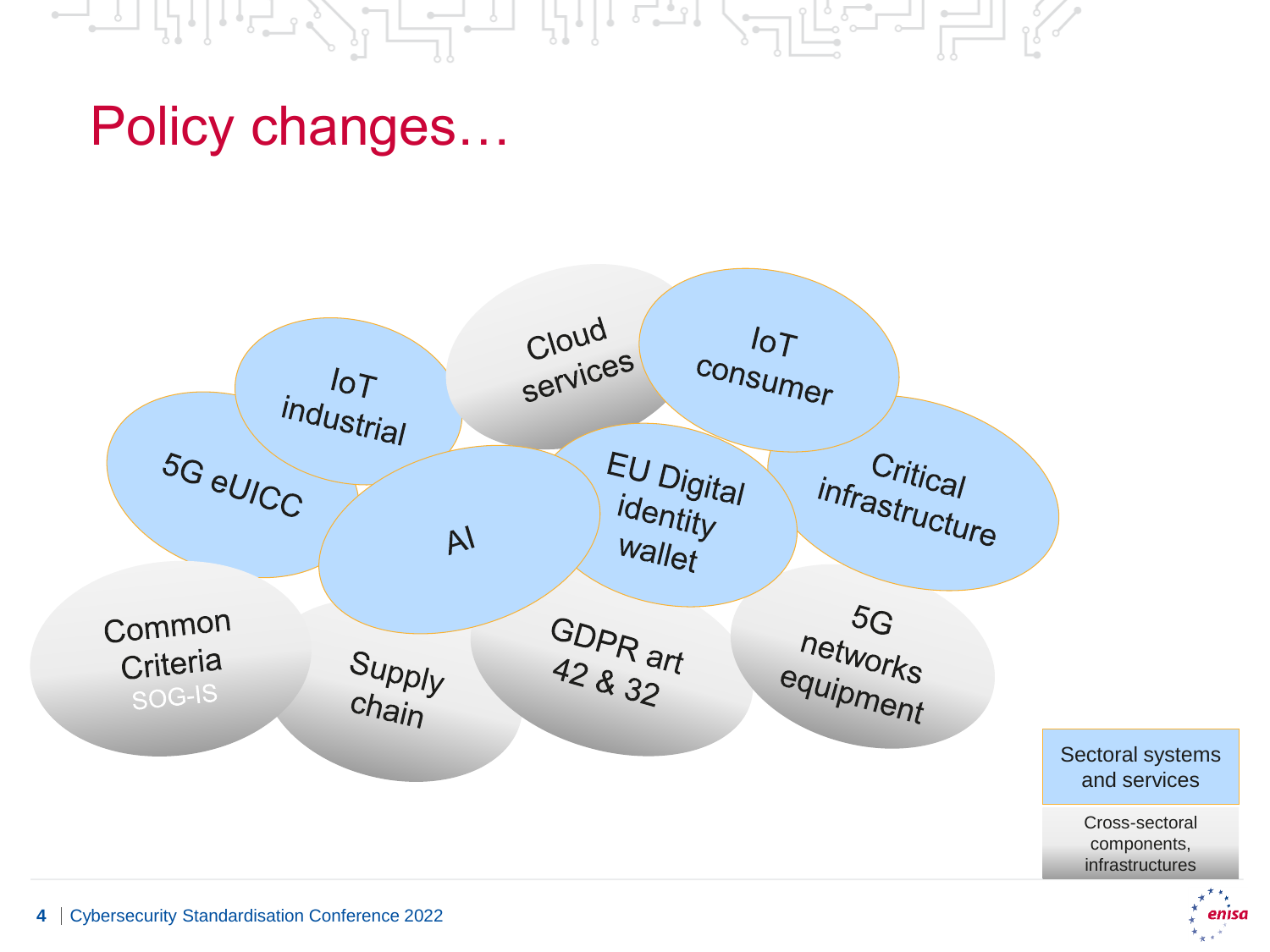그리 바람 수는 그리 바람 그는 말을 길이 없어.

… and likely policy responses

**Support the Commission at the strategic EU standardisation level bringing with cross-policy cybersecurity insight**

**Develop relations with MS standardisation organisations**

**Collaborate on knowledge management and training on cybersecurity standardisation as well as proactively pursue innovation goals with ECCC**

**Assist in translating legal requirements e.g. Rule of Law, to technical and organisational ones** 



**5** Cybersecurity Standardisation Conference 2022